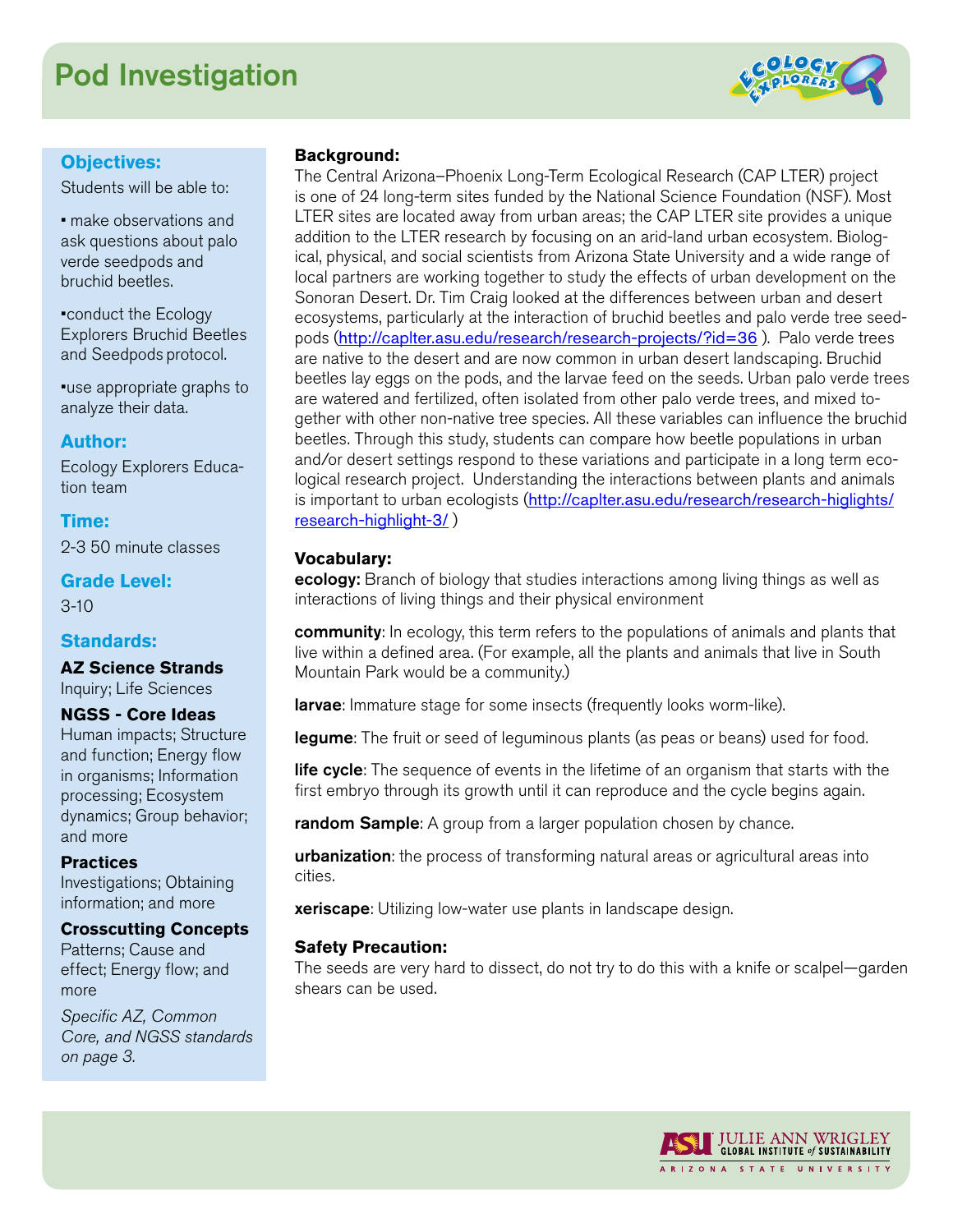### **Advanced Preparation:**

Go out and collect seedpods from a blue palo verde tree. Be sure that some of the pods have holes in them. This is so students can see holes in the pods, but do not use this method of collecting seedpods when conducting the protocol.

Have a place in mind that you will be conducting the protocol. Are there some palo verde trees on campus? In the neighborhood surrounding your school? At a nearby park or business? If you will be collecting in the neighborhood, be sure to get permission before taking the students to collect seedpods.

Notebook pages are provided for those that use Science Notebooks in their classrooms. You can use the notebook pages provided, but feel free to adapt the pages to meet the needs of your students.

# **Materials:**

• notebook pages

- pods from blue palo verde trees
- rulers
- containers for sorting and collecting seedpods (Petri dishes, Ziploc bags, or any plastic containers...)
- hand lenses
- dry erase board or easel pad of white paper and markers

### **Handouts:**

- **1)***What is feasting on those seedpods?:* [http://ecologyex](http://ecologyexplorers.asu.edu/our-ecosystem/beetles-seeds-study/)[plorers.asu.edu/our-ecosystem/beetles-seeds-study/](http://ecologyexplorers.asu.edu/our-ecosystem/beetles-seeds-study/)
- *2)Life History & ID Key:* [http://ecologyexplorers.asu.edu/](http://ecologyexplorers.asu.edu/our-ecosystem/beetles-seeds-key/) [our-ecosystem/beetles-seeds-key/](http://ecologyexplorers.asu.edu/our-ecosystem/beetles-seeds-key/)
- 3)*Bruchid Beetles and Seedpods Protocol:* [http://ecology](http://ecologyexplorers.asu.edu/our-ecosystem/beetles-seeds-protocols/)[explorers.asu.edu/our-ecosystem/beetles-seeds-pro](http://ecologyexplorers.asu.edu/our-ecosystem/beetles-seeds-protocols/)[tocols/](http://ecologyexplorers.asu.edu/our-ecosystem/beetles-seeds-protocols/)
- *4)Site and Habitat Description Data Sheet:* [https://ecolo](https://ecologyexplorers.asu.edu/docs/explorers/SiteHabitatDescriptBruchids.pdf)[gyexplorers.asu.edu/docs/explorers/SiteHabitatDe](https://ecologyexplorers.asu.edu/docs/explorers/SiteHabitatDescriptBruchids.pdf)scriptBruchids.pdf
- *5)Bruchid Beetle and Desert Legume Data Sheet:* [https://](https://ecologyexplorers.asu.edu/docs/explorers/BruchidBeetleDataSheet.pdf) [ecologyexplorers.asu.edu/docs/explorers/Bruchid-](https://ecologyexplorers.asu.edu/docs/explorers/BruchidBeetleDataSheet.pdf)[BeetleDataSheet.pdf](https://ecologyexplorers.asu.edu/docs/explorers/BruchidBeetleDataSheet.pdf)

# **Procedure:**

# Engagement **(1 lesson)**

- 1. Present students with the following scenario: You found these seedpods on a tree in the schoolyard (or wherever you collected them) and think they are very interesting. You would like your students to observe them and record their observations and any questions they have about the seedpods.
- 2. Students can work in groups to investigate the seedpods. Each student should record their observations and questions. Give students plenty of time. Provide hand lenses, rulers, and any other tools that might help them to closely observe the seedpods. It is OK for them to open the seedpods and look inside.
- 3. Once the students are ready, have each group prepare a list of observations and questions they have to share with the class. Have the groups post these in the room for everyone to see. Have a class discussion about the similarities and differences among the different group's questions and observations.

# Exploration: Conducting the Protocol **(2 - 3 lessons)**

- 1) Introduce the students to Ecology Explorers and the Bruchid Beetle and Seedpods Protocol. It is important to explain to the students that this research is part of a larger research project and their data will be used by scientists and other students.
- 2) Read and discuss handouts 1 & 2 from the Ecology Explorers web site. Students should record new facts, questions, or any other thoughts or comments they have while reading the pages from the Ecology Explorers web site.

Possible discussion questions include:

- Why are the ecologists at CAP LTER interested in studying the palo verde tree?
- What is the relationship of the bruchid beetles and the palo verde tree? "
- How are the holes in the palo verde seedpods created?
- What do they tell use about our urban ecosystems
- Were any of your original questions answered?
- What new facts did you learn?"
- What new questions do you have?
- 3) Steps for the protocol can be found at: [https://ecology](https://ecologyexplorers.asu.edu/our-ecosystem/beetles-seeds-protocols/)[explorers.asu.edu/our-ecosystem/beetles-seeds-proto](https://ecologyexplorers.asu.edu/our-ecosystem/beetles-seeds-protocols/)[cols/](https://ecologyexplorers.asu.edu/our-ecosystem/beetles-seeds-protocols/). Read the steps together as a class and make a

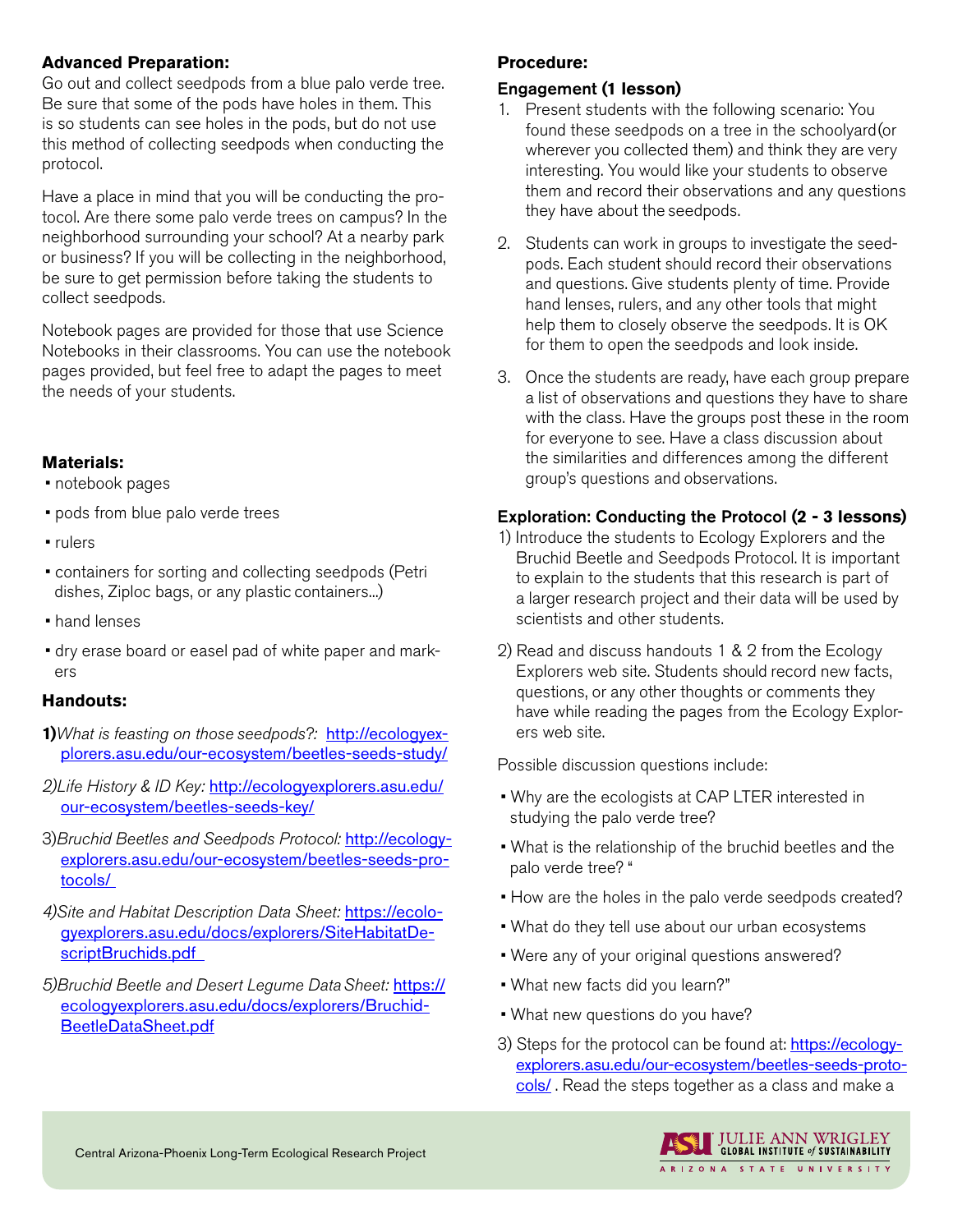plan for collecting seedpods. Be sure to have a system for collecting and labeling the pods.

4) Once students are back in the classroom with their seedpods. Have them use the Bruchid Beetle data sheets to record their data. Additional data to collect may include the length of the pod. Students can then enter their data into the Ecology Explorers database here: [http://ecologyexplorers.asu.edu/our-ecosystem/](http://ecologyexplorers.asu.edu/our-ecosystem/ecology-explorers-data/) [ecology-explorers-data/](http://ecologyexplorers.asu.edu/our-ecosystem/ecology-explorers-data/)

### **Explanation and Expansion**

- 5) Students can now analyze the data they have collected. Possible analyses include:
- compare the number of holes and seeds between desert and urban tree;
- compare holes and seeds between the various trees you collected pods from;
- find average number of holes and seeds per tree or per site (urban, desert, mesic yard, xeric yard).
- What do the numbers tell you?
- 6) Have students write an interpretation of their data
- Do they see a pattern?
- What might account for the pattern?
- Is there a difference between the trees they collected from in terms of holes?
- In terms of seeds?
- What further questions do they have?
- Were there any sources of error in the investigation?
- Are there further investigations they need to do?
- 7)Students should complete the investigation by presenting their findings. The presentation can take the format of an article for the school or class newspaper, or displaying a poster about their research in the classroom, school science fair, or CAP LTER Poster Symposium.

### **Evaluation:**

- 1) Students record observations and questions about palo verde seedpods and bruchid beetles in their science notebooks.
- 2) Students successfully conduct the Ecology Explorers Bruchid Beetle and Seedpods protocol.
- 3) Students use appropriate graphs and mathematical analyses to analyze their data.
- 4) Students present their investigation in a final format (i.e. poster, report, etc…).

### **Extensions: What else can you do?**

- Life-cycle Bruchid beetles are easy to raise! Students can observe feeding, mating, egg-laying, as well as the complete metamorphosis of the beetles, while studying the complete life cycle of these Sonoran Desert natives.
- Pods in a jar Collect pods from various trees, place the pods in jars with the lids not all the way closed and observe to see what emerges. Record what you find and then let the animals go!

### **Resources:**

Power Point slides can be found at: [http://ecologyexplor](http://ecologyexplorers.asu.edu/get-started/slide-sets/)[ers.asu.edu/get-started/slide-sets/](http://ecologyexplorers.asu.edu/get-started/slide-sets/)

Bruchid Beetle Protocol Box for is available for Checkout from Ecology Explorers!

### **Standards**

### Arizona Science Standards

*Inquiry Process:* C1-GR2-3-PO1 C1-GR2-5-PO2 C1- GR4-PO4 C1-GR5-PO3 C1-GR7-PO2 C2-GRK-8-PO1 C2-GR4-5-PO5 C3-GR5-PO1 C3-GR5-PO2 Life Science: C2-GR2-PO1 C3-GRK-PO1 C3-GRK-PO2 C3-GR1-PO1 C3-GR1-PO3 C3-GR3-PO1 C3-GR3-PO2 C3-GR3-PO3 C3-GR3-PO5 C3-GR4-PO1 C4-GR3-PO1 C4-GR4-PO2

### **NGSS Core Ideas**

ESS3.C: Human impacts on Earth systems

LS1.A: Structure and function

LS1.B: Growth and development of organisms

LS1.C: Organization for matter and energy flow in organisms

LS1.D: Information Processing

LS2.A: Interdependent relationships in ecosystems

LS2.B: Cycles of matter and energy transfer in ecosystems

LS2.C: Ecosystem dynamics, functioning, and resilience LS2.D: Social interactions and group behavior

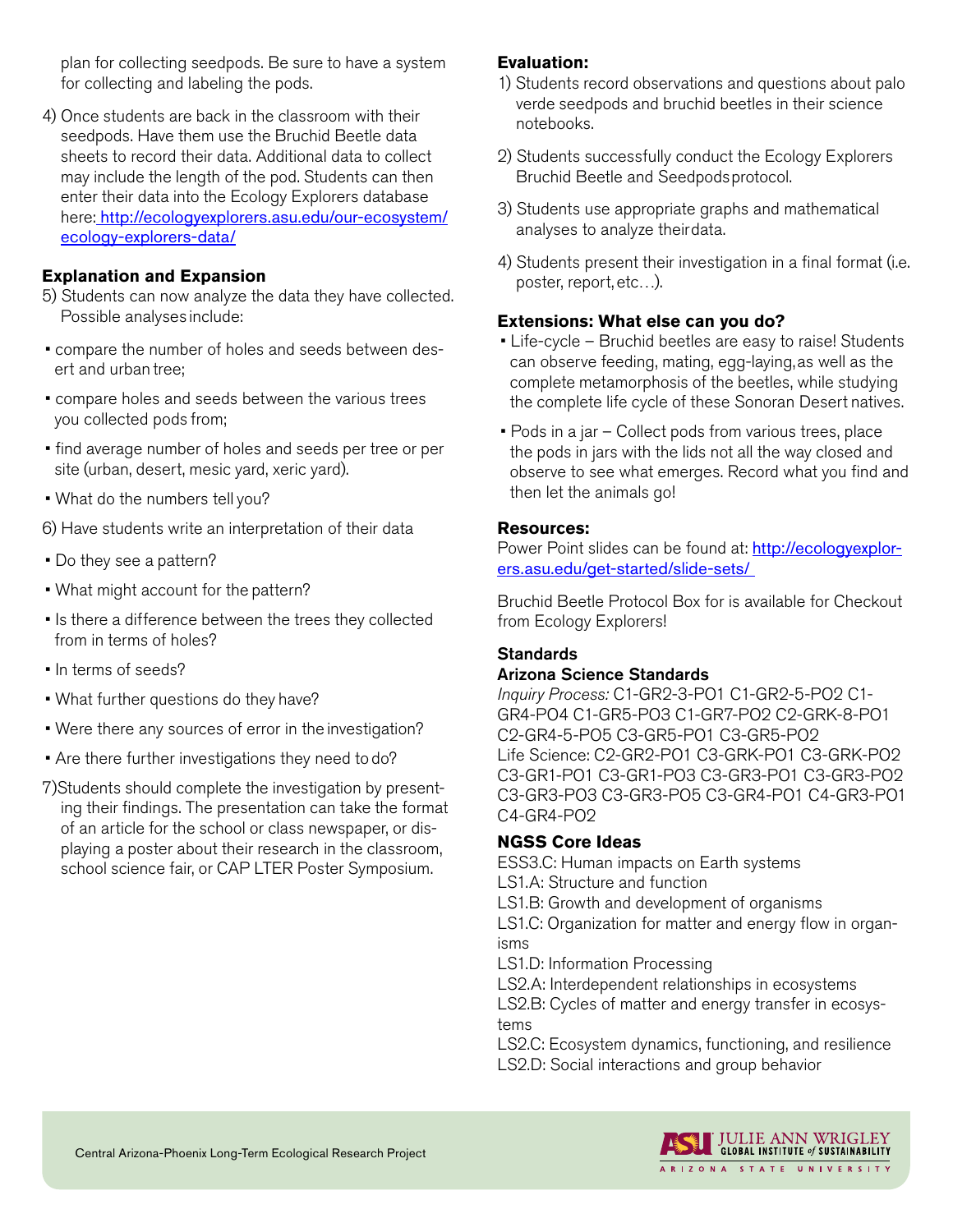# **(NGSS Core Ideas, Cont'd)**

LS4.C: Adaptation LS4.D: Biodiversity and humans

### **NGSS Practices**

Asking questions Planning and carrying out investigations Analyzing and interpreting data Using mathematics and computational thinking Obtaining, evaluating, and communicating information

### **NGSS Crosscutting Concepts**

**Patterns** Cause and effect Scale, proportion and quantity Energy and matter: Flows, cycles, and conservation Structure and function

## **AZCCRS/ELA Literacy**

RST2: Summarize key points RST4: Interpret technical language RST7: Integration of knowledge and Ideas WTS7: Research/investigate to answer a focused question WTS9: Draw from informational text to support research

work

SL1: Comprehension and Collaboration

SL2: Integrate oral information

SL4: Present effectively to listeners

### **AZCCRS/Mathematics**

Domains: Number and Quantity, Measurement and Data, Statistics and Probability Math Practices:

8. Look for and express regularity in repeated reasoning.